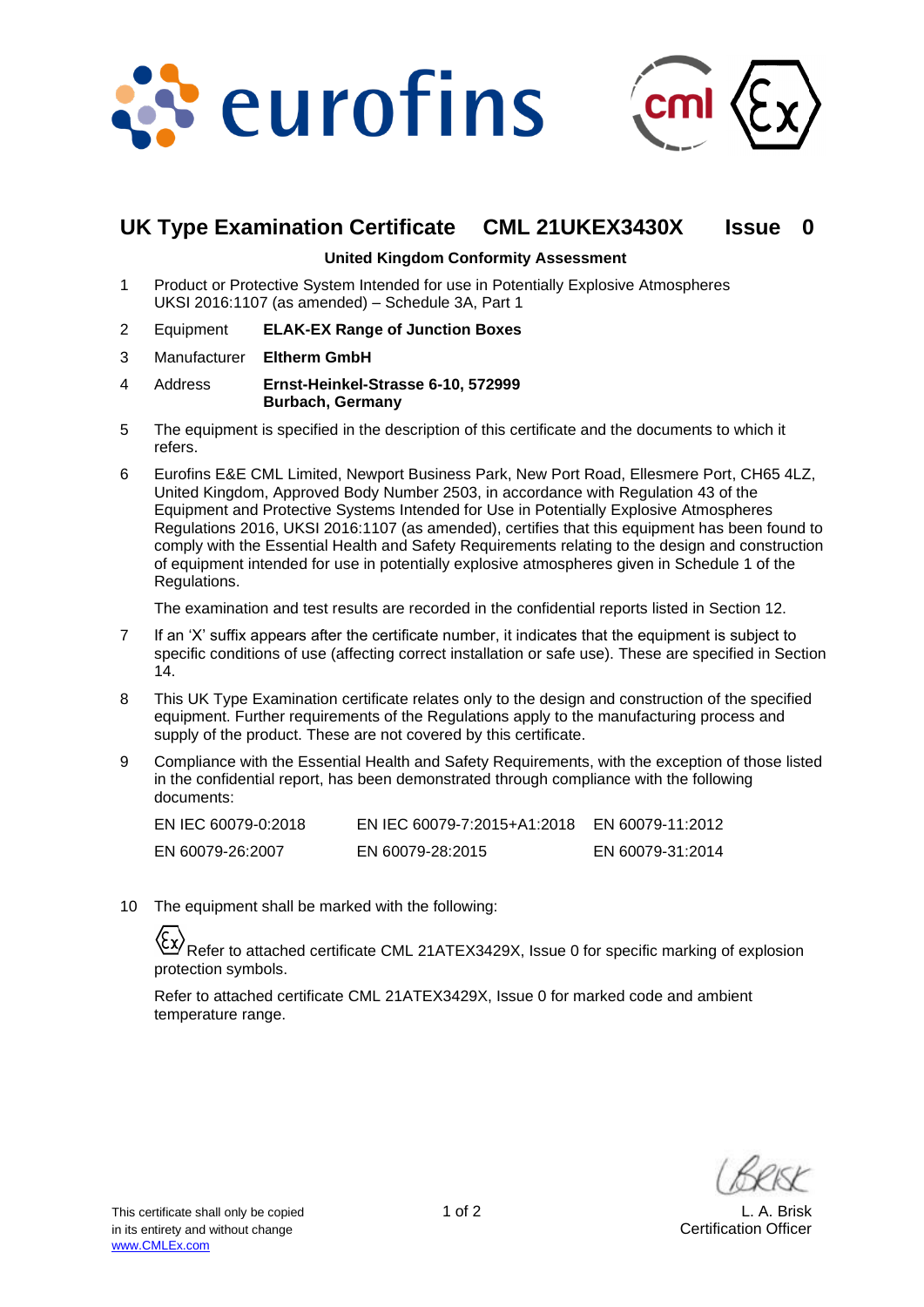



## **11 Description**

For product description refer to attached certificate CML 21ATEX3429X, Issue 0

### **12 Certificate history and evaluation reports.**

| <b>Issue</b> | Date                     | <b>Associated report</b> | <b>Notes</b>                                                                                                                              |
|--------------|--------------------------|--------------------------|-------------------------------------------------------------------------------------------------------------------------------------------|
|              | 21 Sep 2021   R14107A/00 |                          | Issue of the prime certificate.<br>CML 21ATEX3429X, Issue 0 is attached and shall<br>be referred to in conjunction with this certificate. |

Note: Drawings that describe the equipment are listed or referred to in the Annex.

### **13 Conditions of Manufacture**

For conditions of manufacture, refer to attached certificate CML 21ATEX3429X, Issue 0.

Any routine tests/verifications required by the ATEX certification shall be conducted.

### **14 Specific Conditions of Use**

For specific conditions of use, refer to attached certificate CML 21ATEX3429X, Issue 0.